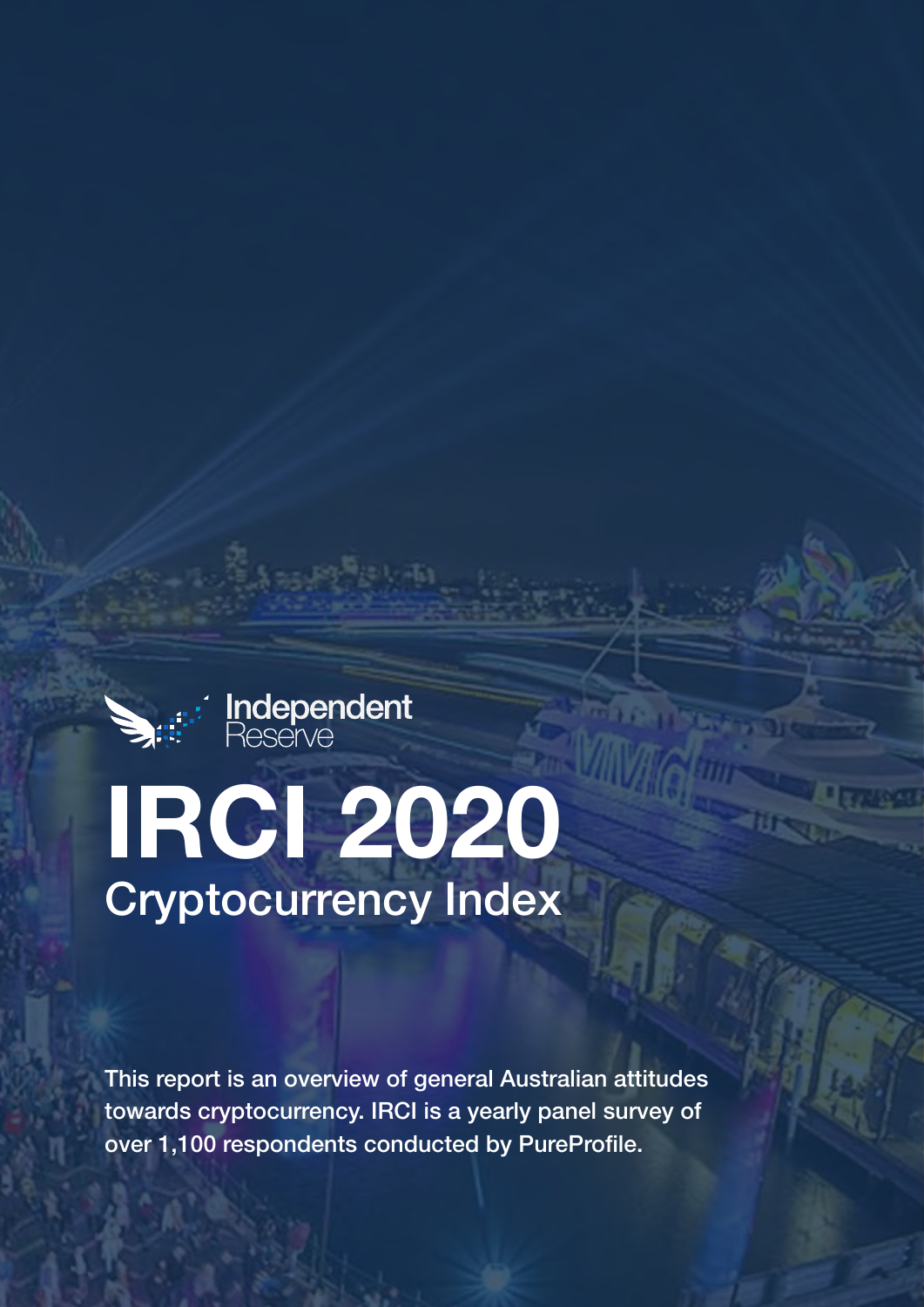



## **About the index**

The Independent Reserve Cryptocurrency Index (IRCI) 2020 is the formal output of a yearly cross-sectional survey of over 1,100 Australians by PureProfile. It is not a survey of cryptocurrency users, it is a sample of everyday Australians and reflects the nation as a whole.

The index is a single rating out of 100 designed to reflect four key aspects of Australian attitudes towards cryptocurrency.

- Awareness
- Adoption
- Trust
- Confidence

2020 marks the second year of the survey. You can view the **IRCI 2019 results here**.

## **The quiet bull market**

The 2020 index moved from 42 in 2019 to 47 in 2020. This increase, in excess of 10% YOY, has mainly been driven by an increase in awareness and adoption of bitcoin. To a degree, there has also been an increasingly positive perception of cryptocurrency and positive market conditions.

Overshadowed by a global pandemic and a protracted US election in 2020, Bitcoin and the crypto market hasn't had the frenzied media attention as it did in 2017/2018 when it last exceeded AUD \$26,000. Despite this, the cryptocurrency market cap has grown from AUD \$257B in January to over AUD \$810B<sup>1</sup>.

2020 saw MicroStrategy, a leading business intelligence software company, invest AUD\$336M as a treasury reserve asset, citing declining returns from cash and a weakening US dollar<sup>2</sup>. Other major international institutions such as PayPal<sup>3</sup> and Square<sup>4</sup> have also made significant investments into bitcoin and other cryptocurrencies this year.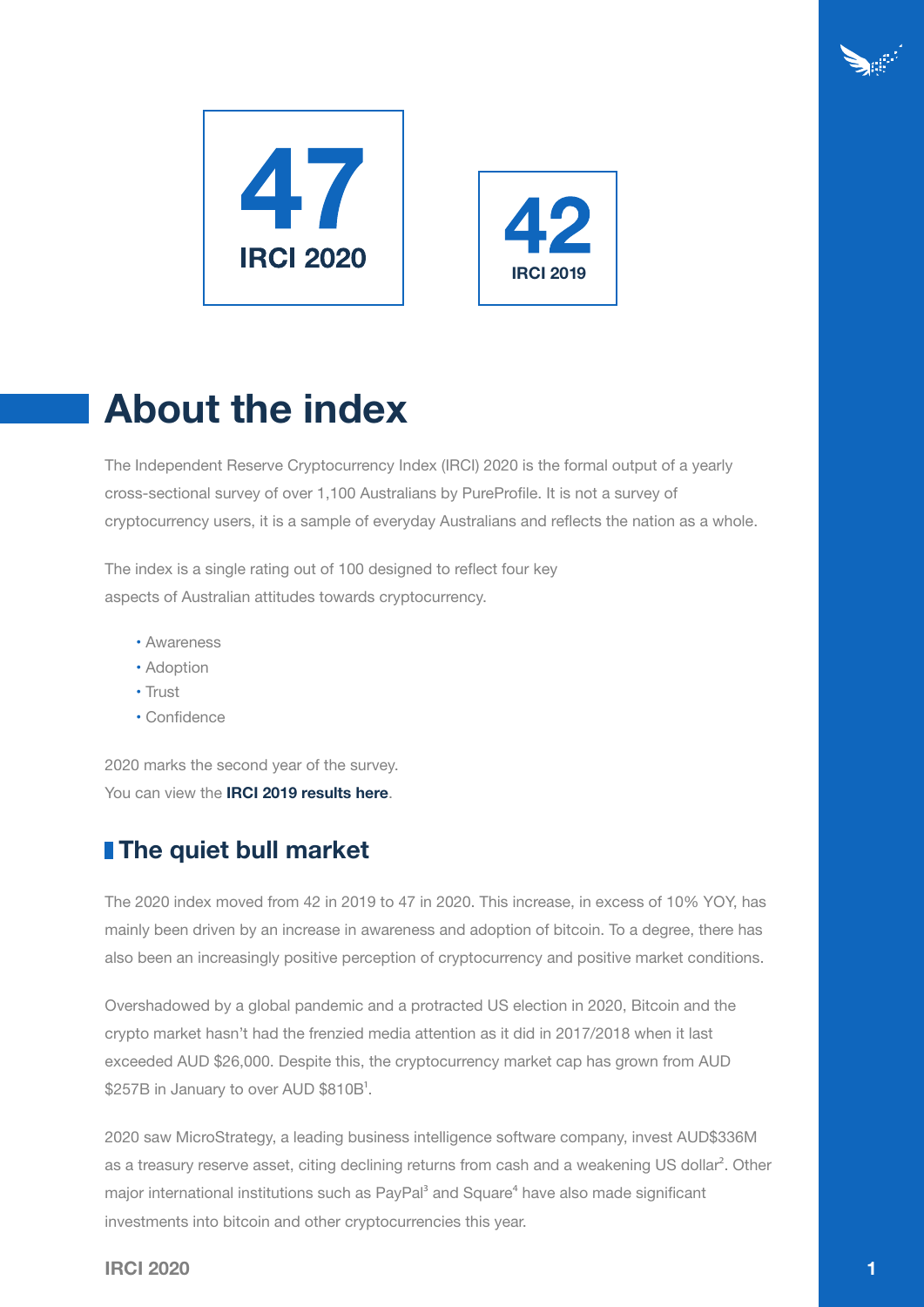From its lows of AUD 6,300 on Friday 13 March 2020 to its highs of AUD 28,500 on 17 December 2020, bitcoin has grown by more than 400%. Since the start of 2020 Bitcoin has grown more than 250%.

### **BTC Price AUD**



## **Methodology**

Independent Reserve engaged leading consumer research institution PureProfile to conduct a cross sectional survey reflective of Australian attitudes. The survey consisted of over 1,100 Australians, the sample was reflective of the gender, age and geographic distribution of the nation.

<sup>&</sup>lt;sup>1</sup> CoinMarketCap https://coinmarketcap.com

² https://www.coindesk.com/microstrategy-bitcoin-buy-protects-against-fiat-inflation

³ https://news.bitcoin.com/paypal-bought-70-of-all-newly-mined-bitcoin-last-month-as-demand-rockets/

<sup>4</sup> Bitcoin Treasuries https://bitcointreasuries.org/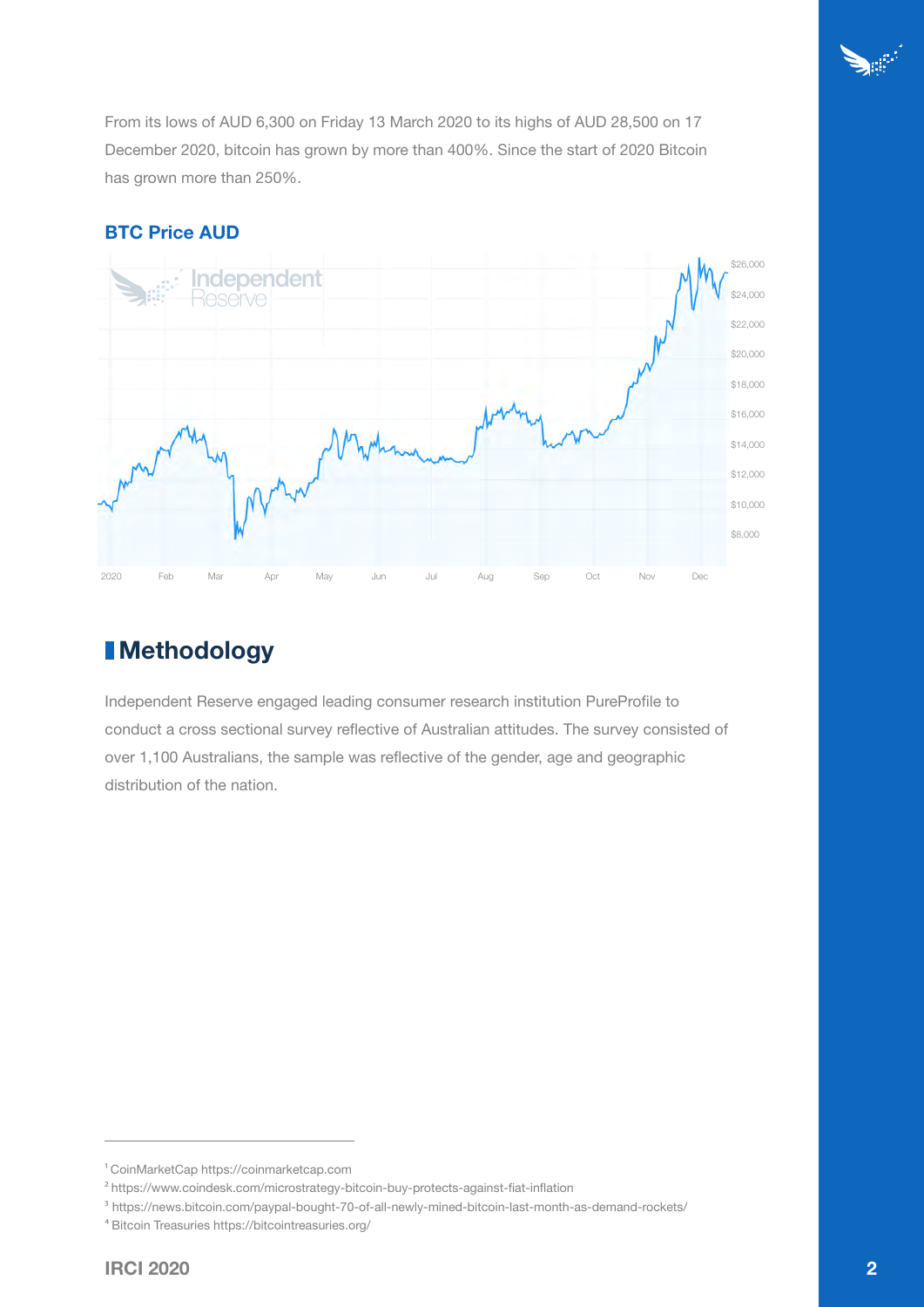

## **Foreword**

When we started Independent Reserve in 2013, there was only a handful of people attending that year's Bitcoin meetups. Fast forward to 2020, I now have people from all walks of life — from my Uber driver to banking execs down the pub telling me their thoughts on Bitcoin.

We created the IRCI in 2019 to verify what we've observed anecdotally. Our goal here is not to seek out the thoughts and validation of the crypto audience, but to track how all Australians feel about cryptocurrency and how that sentiment changes over the years.

Now in its second year, we can start to see some trends forming some positive and some negative. It is great to see the index increase with more Australians owning cryptocurrency than ever before and around 80% of those are breaking even or better.

However, the data shows that women are less likely to enter the market than men and half as likely to buy in the next 12 months. Similarly, those over 45 years old show a similar reluctance to enter the crypto market.

This tells me that we as an industry need to make a more concerted effort to ensure we are creating deliberate opportunities to educate new communities. We need to find new ways to bring people into the industry, remembering that inclusion was one of the original principles of Bitcoin. This gives us something to focus on for 2021 and metrics to monitor for next year's crypto index.

Australia has come a long way in crypto adoption since 2013, but we still have room to grow. Let's keep working to build Australia's crypto community in the year ahead.

Regards,

## **Adrian Przelozny**



**Adrian Przelozny** Chief Executive Officer Independent Reserve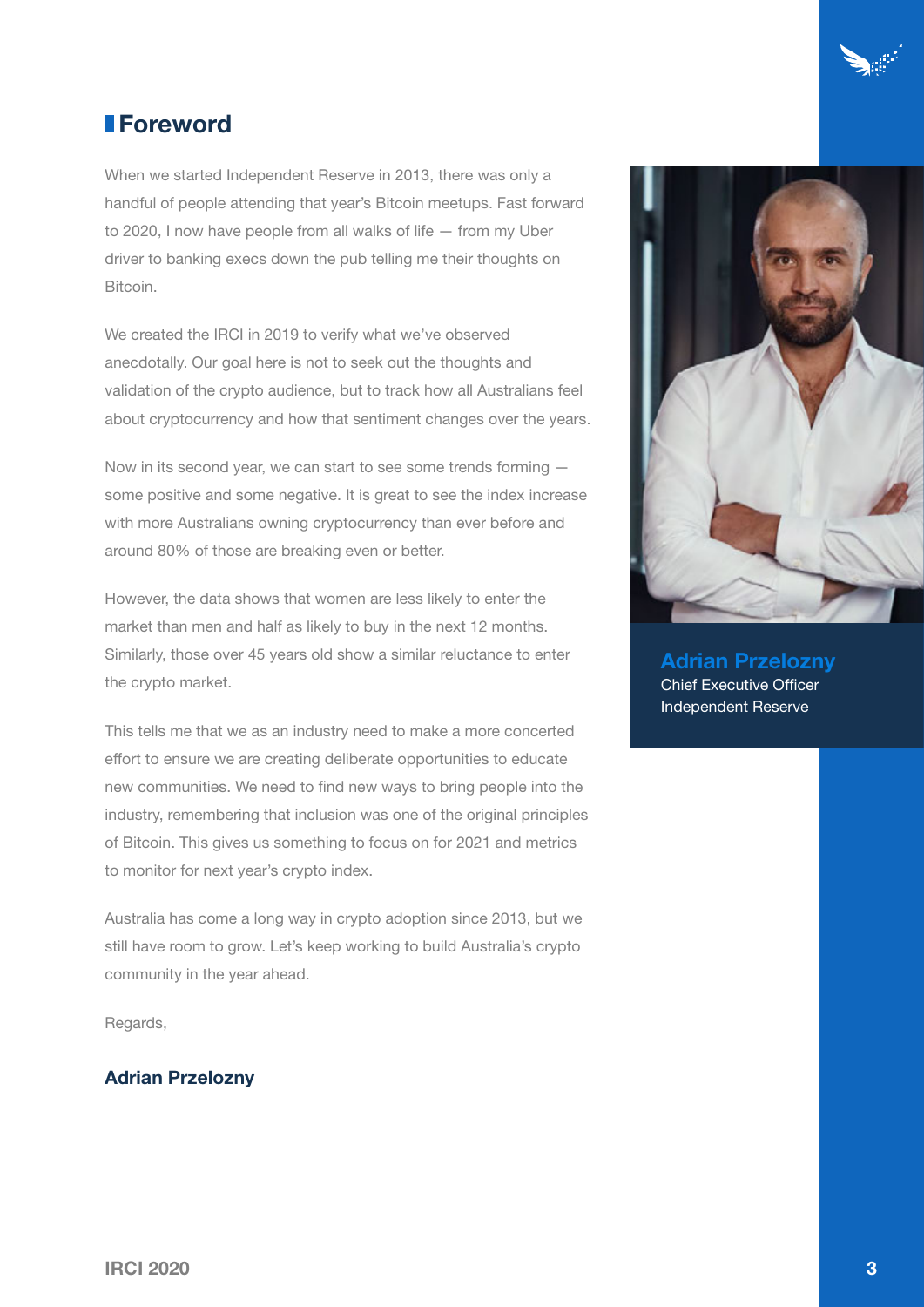

## **Awareness and adoption**

Awareness and adoption have the biggest impact on the IRCI index. Without awareness, we will not see new entrants enter the market. The survey included eight questions out of 19 questions tracking adoption. Cryptocurrency adoption by everyday Australians will directly impact the index each year.

## **Awareness**

In 2020, 91.4% of Australians have heard of at least one cryptocurrency, an increase from last year's figure at 90.3%. Unsurprisingly, Bitcoin (BTC) led in market awareness as 89% of respondents knew about the dominant cryptocurrency — far more than other kinds of digital assets.

## "Surprising fact: Assuming Bitcoin adoption rate continues its present 2.2x per year "Moore's Law" of growth (which it has for 10 years so far), then 30% of the world population will own **Bitcoin in 4 years time."** - Willy Woo @Woonomic

Reflective of their respective market capitalisation<sup>5</sup>, Ethereum (ETH) was the second most well-known cryptocurrency with 23.5% of respondents being aware of the smart contract platform. Outperforming its market capitalisation was Bitcoin Cash (BCH), as the third most well known cryptocurrency in Australia at 21.9%. It should be noted that outside bitcoin, awareness of the next four cryptocurrencies by market cap are within striking distances of each other.



## **Awareness**

Men and women were equally aware of Bitcoin but men were 3x more likely to have heard of other cryptocurrencies such as Ethereum, EOS and Litecoin The 18-24 year old demographic were far more likely to be aware of DeFi token Chainlink (14.4%) whereas overall, awareness was 7.8%.

<sup>5</sup>Valuations as per CoinMarketCap as at 01.12.2020 **4**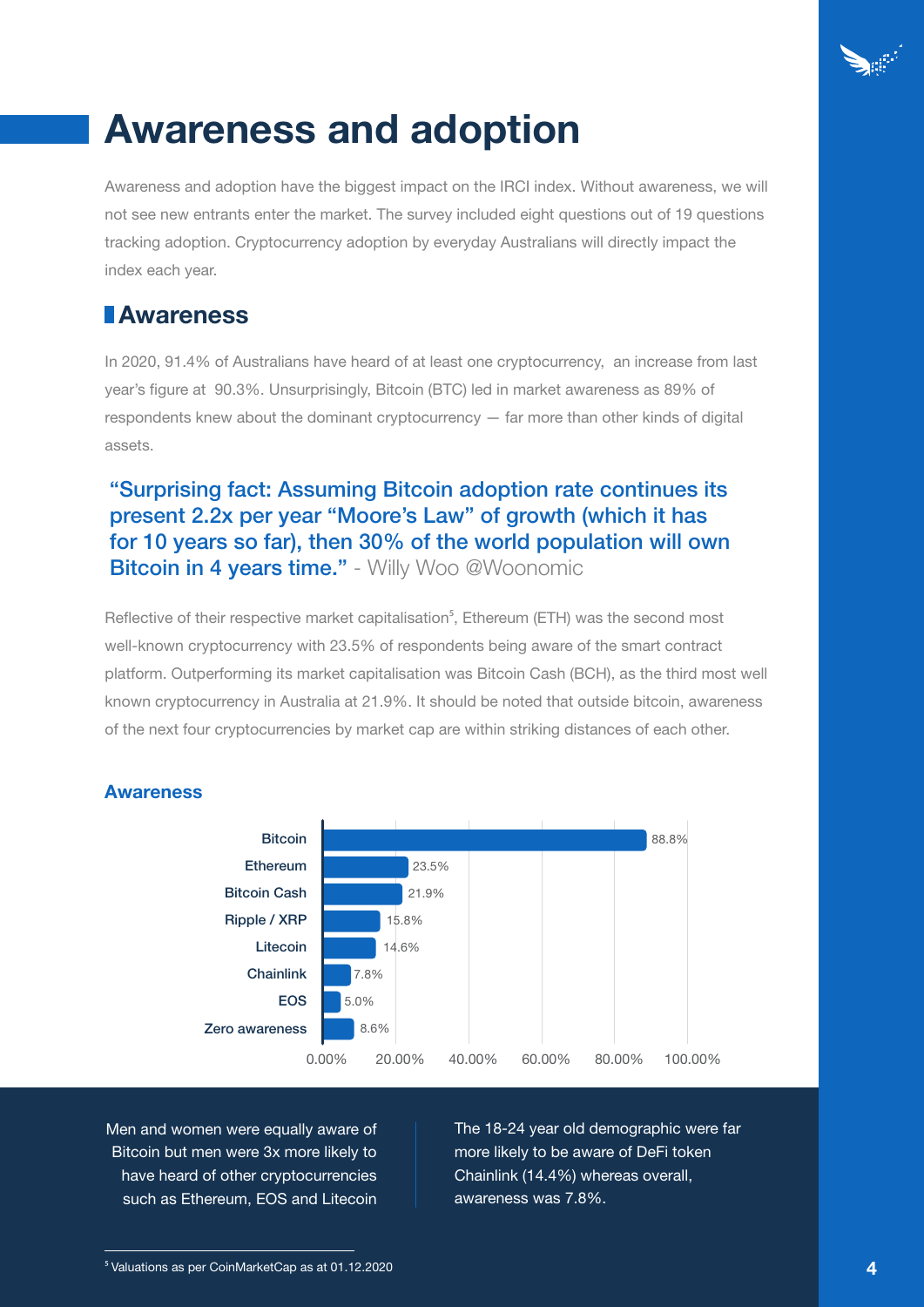

## *<u>I*</u> Adoption

One of the key indicators of Australian attitudes to cryptocurrency is actual adoption. Almost one in five of respondents said they own some form of cryptocurrency, up from 16.8% in 2019. Most of the ownership form of cryptocurrency, up from 16.8% in 2019. Most of the ownership<br>growth was driven by the 25-44 year old respondents.





### **Ownership by age**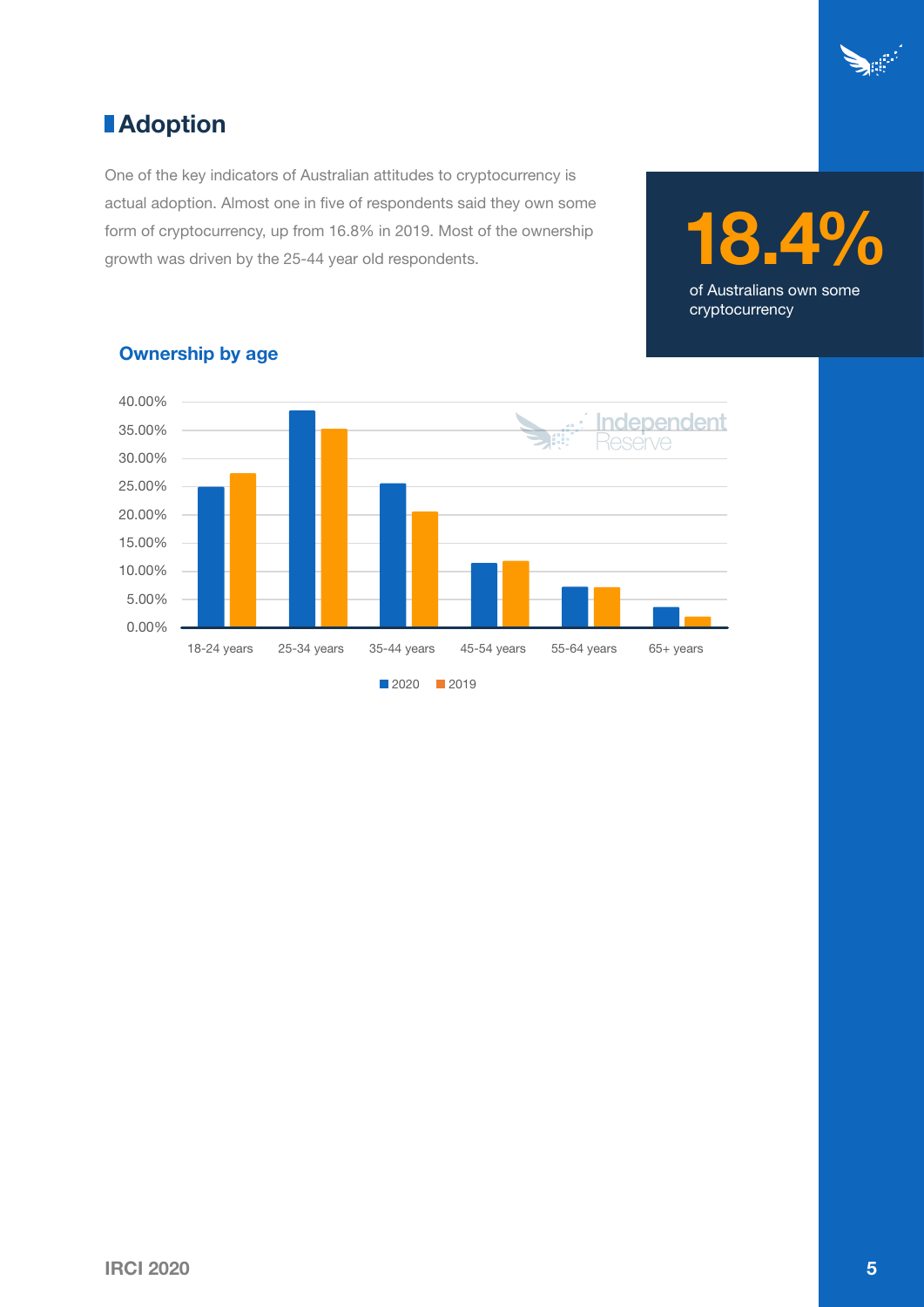

## **Australian crypto holdings**

Australian ownership **mostly** reflected the order of market capitalisation.

- Globally, BTC is the most popular crypto with a market cap 5x greater than its nearest competitor, Ethereum. In Australia, that gap is smaller, with BTC only 3x ahead of the local number two, XRP.
- While Ripple is currently the second most popular in Australia, globally, it is a clear third.

#### **Cryptocurrencies Aussies hold**

|                         | <b>Sesserve</b><br>Sesserve  |
|-------------------------|------------------------------|
| <b>Bitcoin</b><br>(BTC) |                              |
| Ripple<br>(XRP)         |                              |
| Ethereum<br>(ETH)       |                              |
| Other                   | <b>Bitcoin</b><br>Cash (BCH) |
| Chainlink               | Litecoin<br>(LTC)            |

Aussie crypto owners are holding: Bitcoin: 74%, XRP (Ripple): 28%, Ethereum: 27%, Bitcoin Cash: 17%, Litecoin: 15%, Chainlink: 5.2%, Other tokens: 8.5%.

#### **State of Origin**

Of the eastern seaboard rivals, Victoria took out the title for most crypto ownership at 20.0% with New South Wales just behind at 19.50% and Queensland at 16.4%



22.2%. Of Northern Territory respondents own cryptocurrency — the highest of any state or territory.

This may be reflective of a smaller sample size, but it is representative of geographic spread and is actually the second year in a row NT takes that title.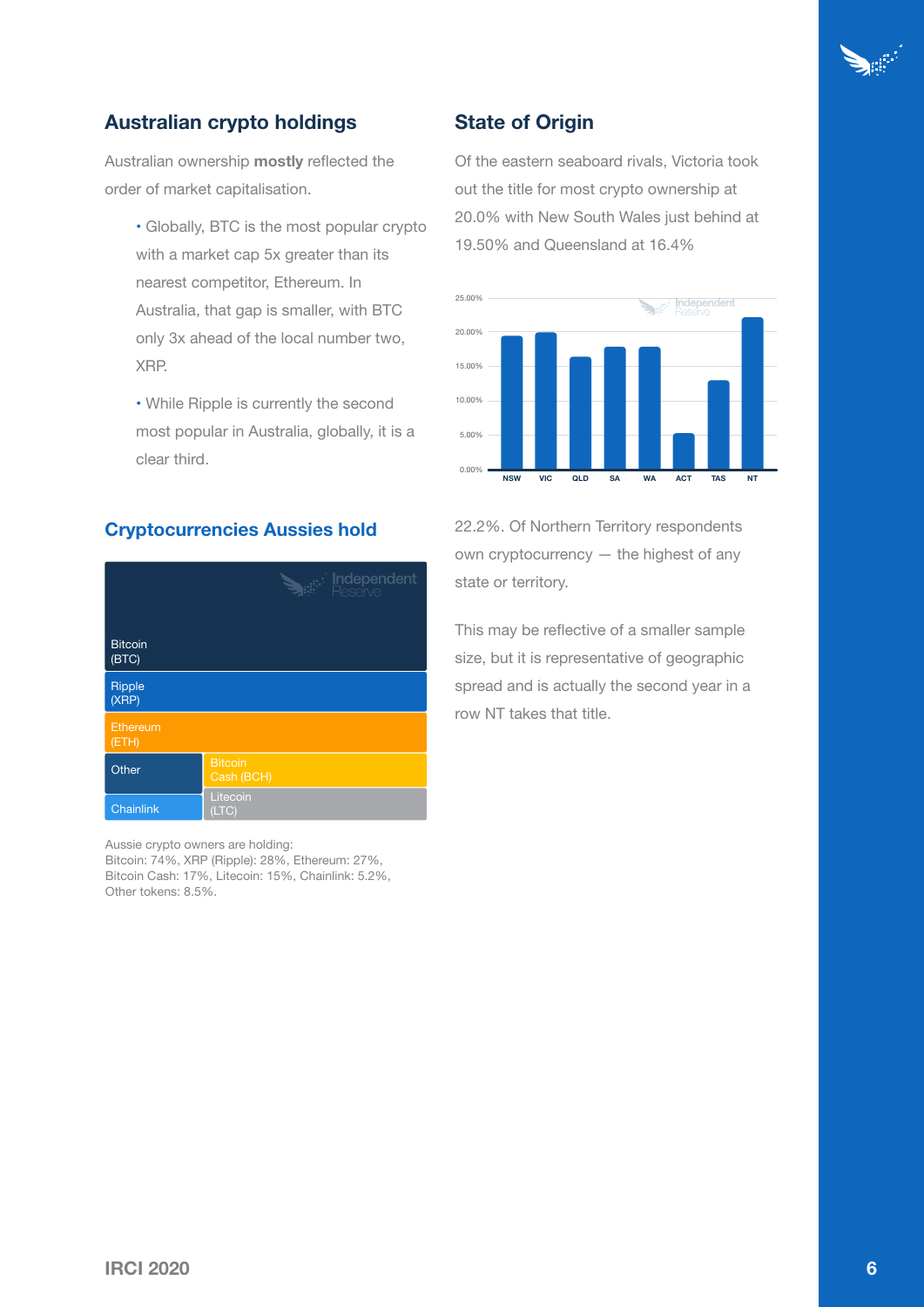

## **The Age of Adoption**

It may not come as a surprise that cryptocurrency adoption skews to a younger demographic. However, one of the more interesting data points demonstrates the investing prowess of each age group.



# **42.7%**

of respondents reported making money and growing wealth through crypto in 2020.

## **21.8%** of respondents reported **ONLY**

losing wealth through crypto in 2020.

• In the last 12 months 45-54 year olds were **most** likely to have made a profit — 54.5% said they are in the black. This was a strong improvement from last year, where only 35% increased their wealth through cryptocurrency.

• Of crypto holders under 64, those who are 25-34 years old were **least** likely to have made money on crypto in the last year with only 39.3% locking in profits.

• The 18-34 group may be more conservative in their trading. They were least likely to have taken a loss (15%) and almost twice as likely to have broken even compared to their elders.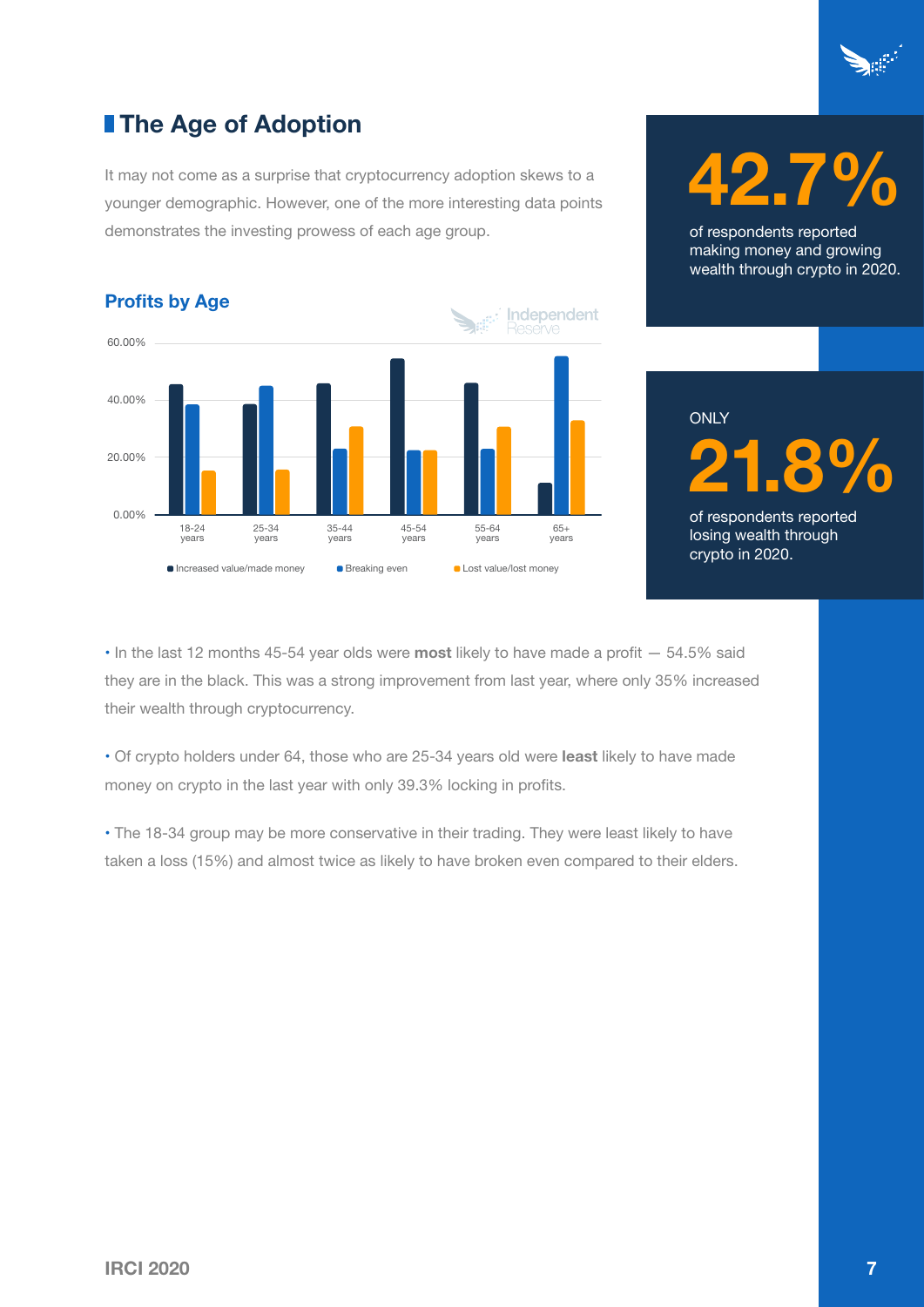

## **Australian crypto spend**

25-34 year olds were 4.7x more likely to be spending over \$500 per month on trading compared to all other age groups. That's 13.42% compared to the average of 2.83% when excluding 25-34 year olds.



## **Investing over \$500 per month**

### **Investing over \$1k per month**

## **Playing at the high end**

Monthly investments stayed mostly stagnant from 2019 to 2020. However, the number of high end \$1,000+ per month respondents almost doubled from 1.3% in 2019 to 2.3% in 2020. The number of people under 45 that invest more than \$10,000 every month has tripled.

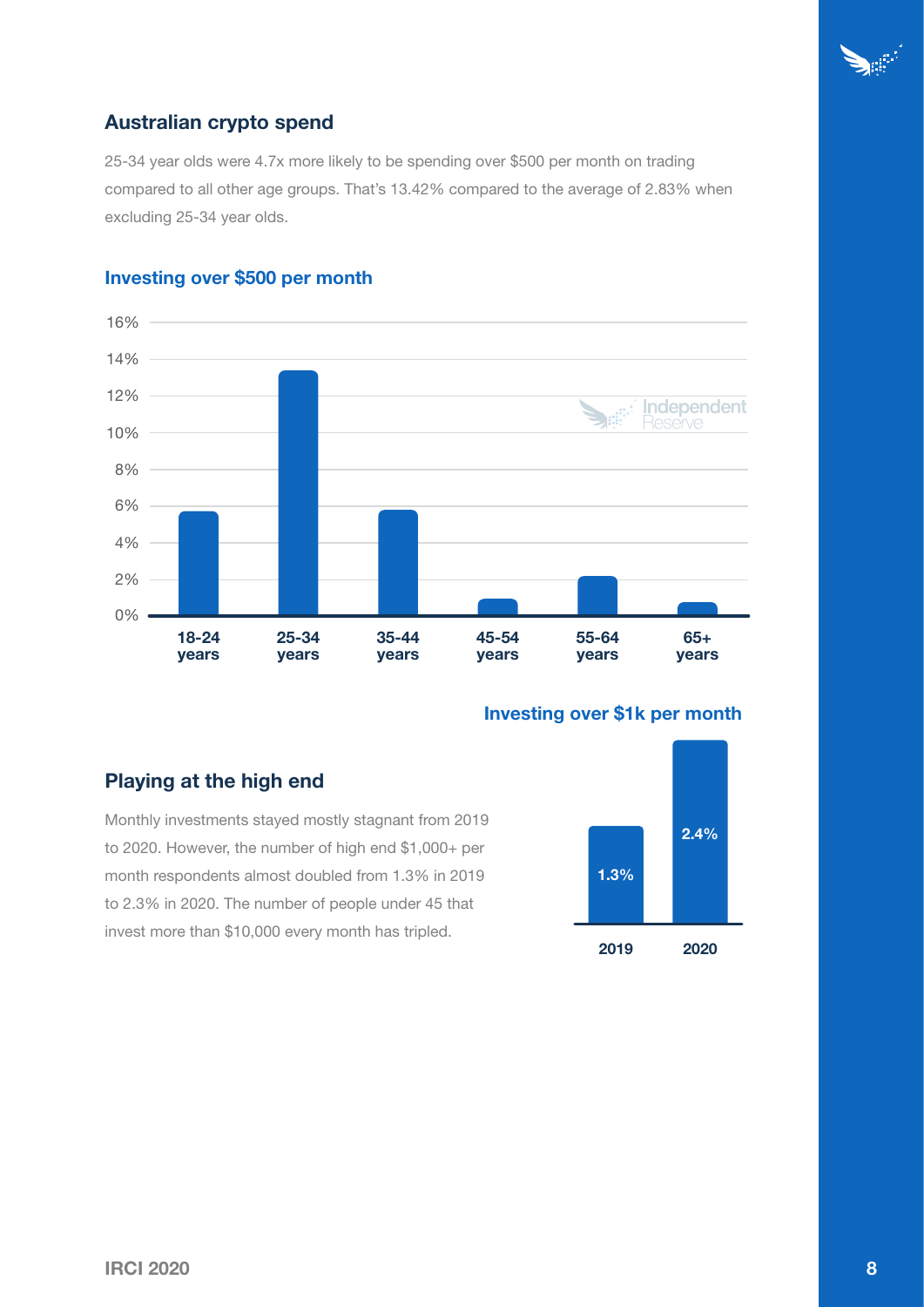## **E** Superannuation and crypto in Australia

Self-managed super funds (SMSF) account for \$733 billion, or about 25% of the total value of superannuation investment in Australia as at June 30, 2020<sup>6</sup>. In 2014, saw the Austrailan Tax Office (ATO)<sup>7</sup> clarify their stance on crypto ownership by SMSF. Since 2016, Independent Reserve has facilitated cryptocurrency investment for SMSF accounts.





Average age of an SMSF customer with Independent Reserve

One in five respondents between the ages of 18 and 44 was considering investing in cryptocurrency using an SMSF. The average age of an SMSF account holder on Independent Reserve is 48, that's 11 years younger than the average SMSF in Australia<sup>8</sup>.

## **\$62k** Median amount traded by SMSF customers on IR

## **SUPER STAT**

The first SMSF account was opened on Independent Reserve in 2016. That account had \$41,000 invested into bitcoin and is now valued at over \$1M AUD. That is an effective return of 90% YOY. In contrast, the industry's leading "aggressive growth" super funds Prime Super and Unisuper returned 9.0%9 YOY over a five year period.

<sup>6</sup> https://www.ato.gov.au/Super/Sup/Highlights--SMSF-quarterly-statistical-report-June-2020

<sup>7</sup> https://www.ato.gov.au/Super/Self-managed-super-funds/In-detail/SMSF-investing/SMSF-investing-in-cryptocurrencies/

<sup>8</sup> https://www.superguide.com.au/smsfs/smsf-statistics

<sup>9</sup> https://www.businessinsider.com.au/best-worst-super-funds-australia-comparison-rankings-2020-9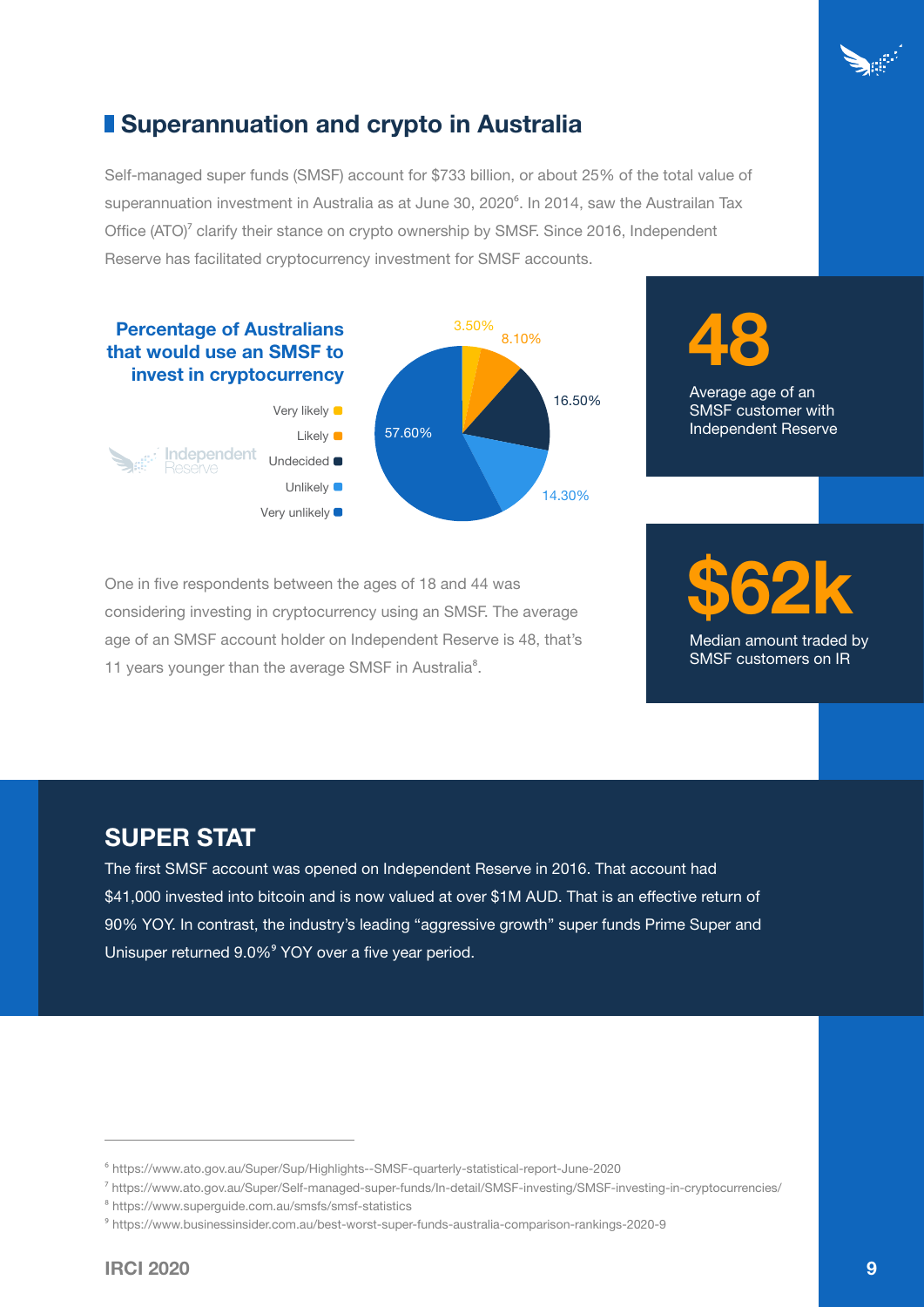

**8x**

Respondents under 45 years

## **A** gap in retail and industry super funds

In Australia there are currently no retail or industry superannuation funds that publicly promote investment into cryptocurrency. Over 24% of 18 to 44 year olds would like to see their retail or industry superfund invest in assets such as Bitcoin.

## old who want their industry super fund to invest in cryptocurrency Independent

#### **Australians that would like their retail super fund to invest in crypto such as Bitcoin**

"I chose to invest in crypto as I believe in the future and direction of this asset class. I've enjoyed taking control of my financial future and have watched my portfolio grow (especially of late). I believe that thanks to my investments in crypto I will be able to retire earlier and live a comfortable life in retirement." - Tony, 46, South Australia

18-24 years 25-34 years 35-44 years 45-54 years 55-64 years 65+ years

0.00%

5.00%

10.00%

15.00%

20.00%

25.00%

30.00%

35.00%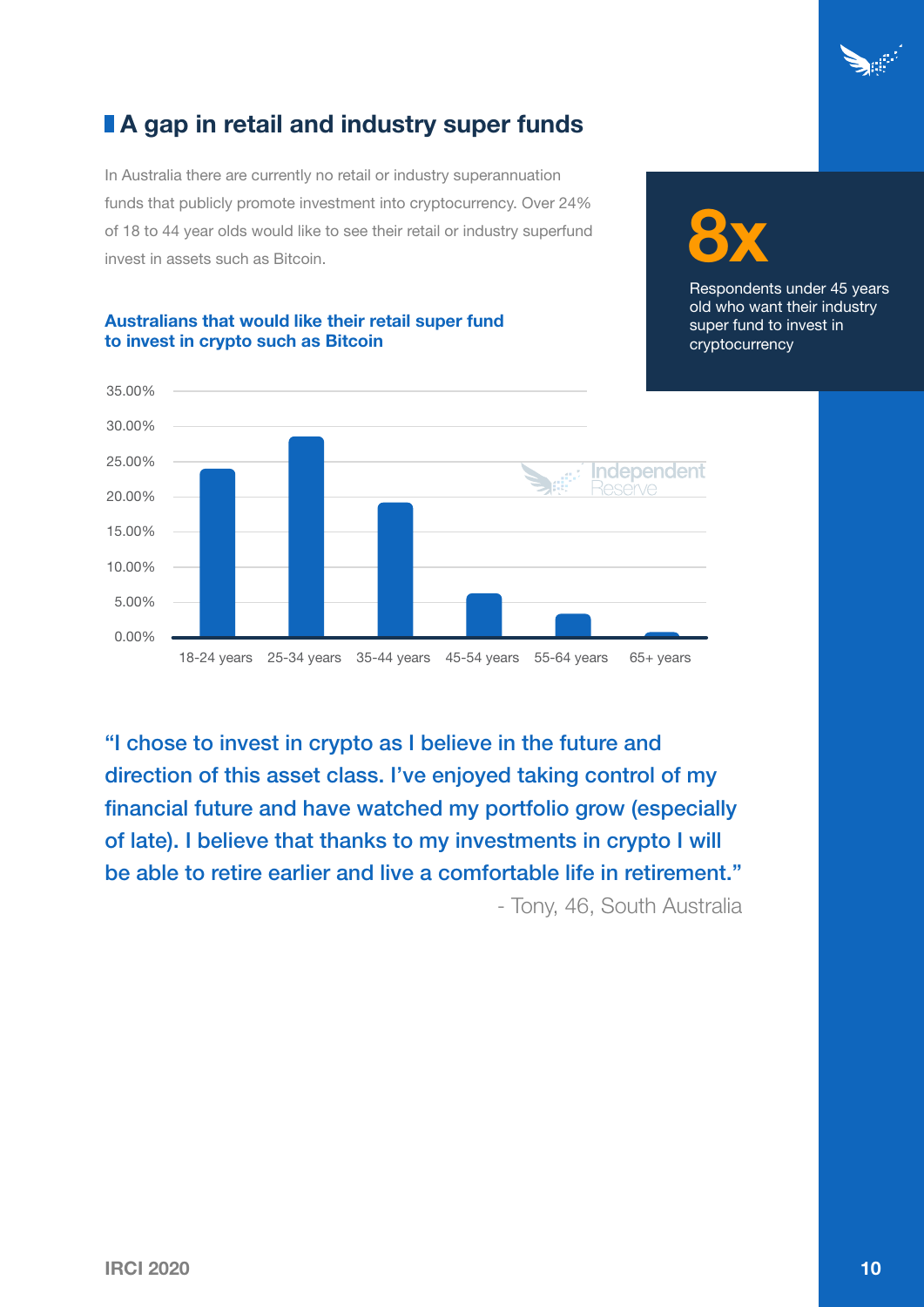## **Trust and confidence**

To complement the awareness and adoption aspects of the index, we asked Australians about their perceptions of the future bitcoin and cryptocurrency.

## **Sentiment**

Fewer people thought of bitcoin as a scam in 2020. Just 17.3% of respondents considered bitcoin to be a scam, down from 21.3% in 2019. In a sign of increased confidence, more Australians viewed bitcoin as a store of value, 19.1% up from 16.7% in 2019.

# **11.3%**

Australians under 45 are half as likely to think of bitcoin as a scam as those over 45 (22.6%)





## **I** Will crypto be widely adopted?

Younger Australians are more likely to believe cryptocurrency will be widely accepted in the future. The consistently high 'Don't know' responses suggest there is a need for more education around the use cases and benefits of cryptocurrency.



Australians under 45 are twice as confident about crypto adoption than those over 45.



### **Younger Australians are optimistic about the uptake of crypto**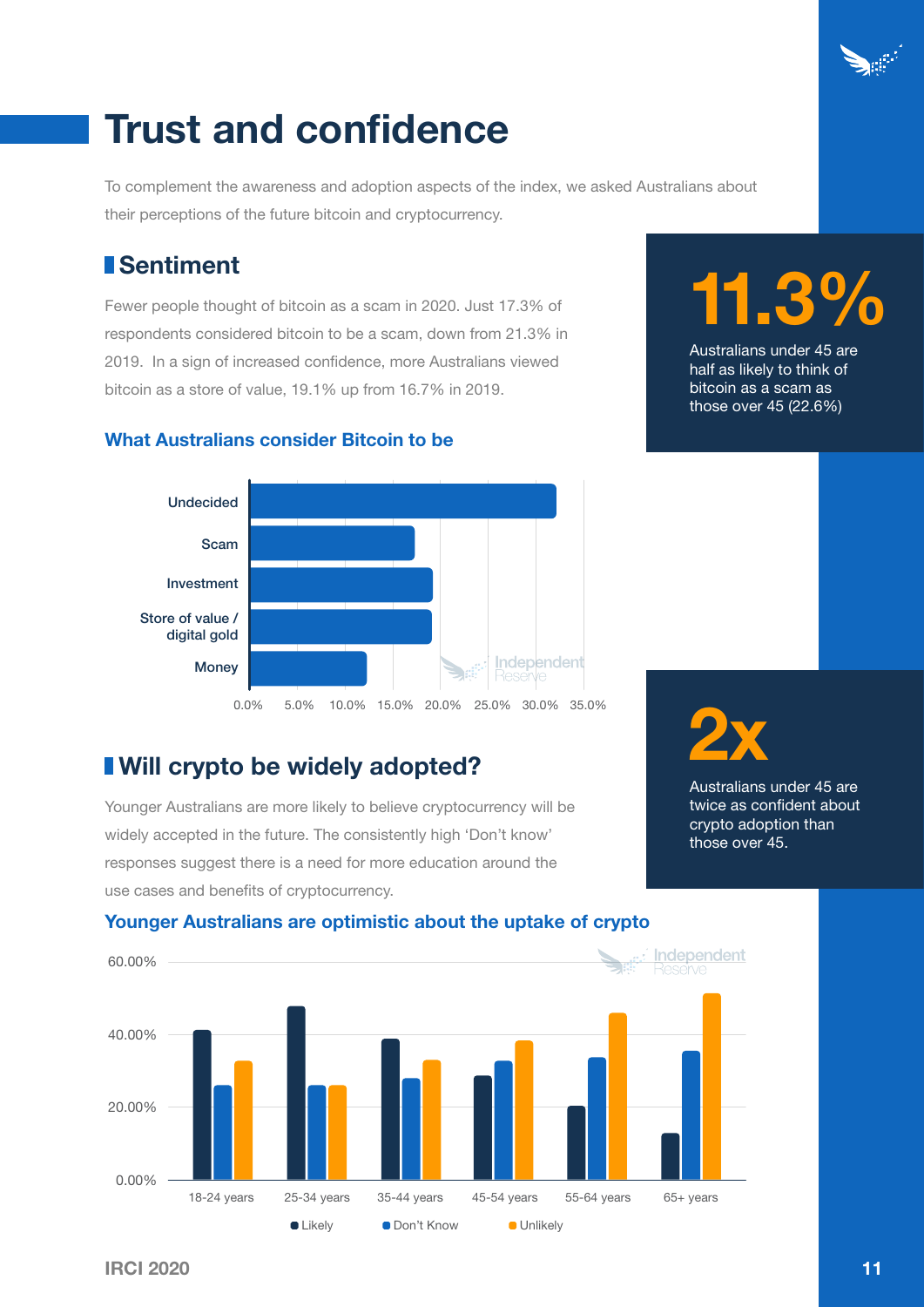

## **What will bitcoin be worth in 2030?**

2020 is the first year we have included a price prediction question. The majority of respondents had a dim view of bitcoin's value in 2030. Respondents aged under 45 were 3x more likely to predict bitcoin being valued over \$30,000 in 2030.

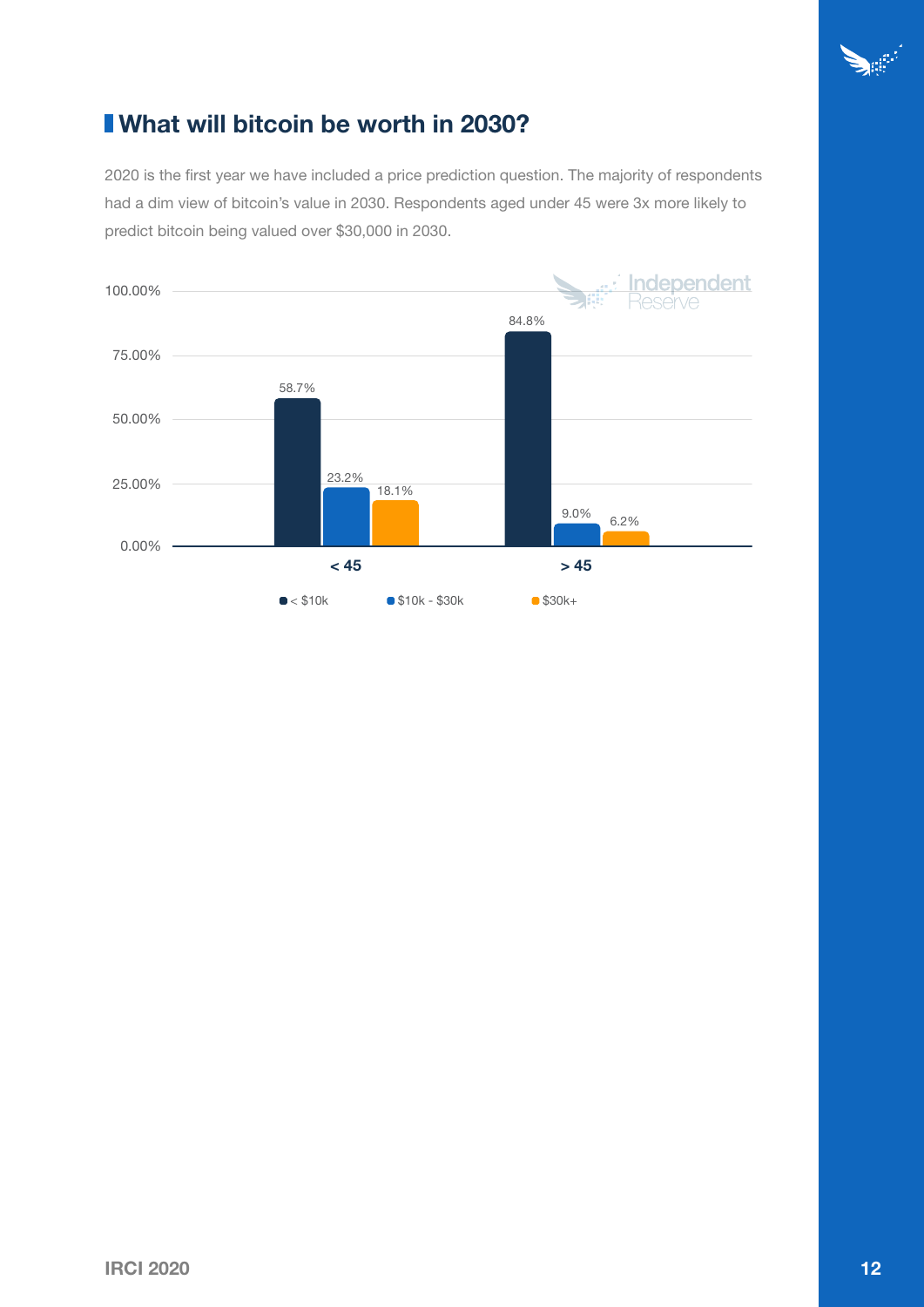

## **The risk of a new gender divide**

A growing trend in the 2020 IRCI data is the gap between the number of women entering the crypto market compared to men.

While awareness around cryptocurrencies such as bitcoin is comparable between the genders, on many questions pertaining to confidence in crypto, women were more reserved.

### **Where the differences lie**

• **Current crypto ownership:** 10.3% of women owned some crypto versus 26.8% for men. In 2019, those figures were 11.0% vs 22.1%.

• **Likely to buy crypto:** At 12.4%, women indicated that they were half as likely as men to invest in cryptocurrency in the coming year.

• **Smaller ongoing investments:** Only 5.6% of women spent more than \$100 per month on crypto. That figure was 14.6% for males.



The female to male ratio of SMSF account ownership on Independent Reserve

• **More conservative outlook:** Only 7.0% of women believed Bitcoin will be worth more than \$30k by 2030 compared to 16.8% of men.

• **Low risk strategies:** Women were twice as likely to break even in crypto than men (52.5% to 28.9%). In 2019, those figures were 35.6% and 37% respectively. Women losing money from crypto also decreased YOY from 20.3% to 18.0%. The major change in this figure came from less women taking profits in 2020 than in 2019.

## **I How do we bring more women into the fold?**

Why is this important? If we don't address this gap, we may see a long term wealth divide between the genders. Australia has many fantastic women spearheading blockchain industries, companies and community initiatives. We need to consider if there are unintended barriers that we as a community can work to remove.

## *"Spread the word"*

*Men often ask me why more women aren't interested in Bitcoin and digital assets. I tend to ask them this question in response: who first told you about Bitcoin, and in your daily life, who do you find yourself discussing crypto with? Answers often reveal that men tend to raise this subject matter with*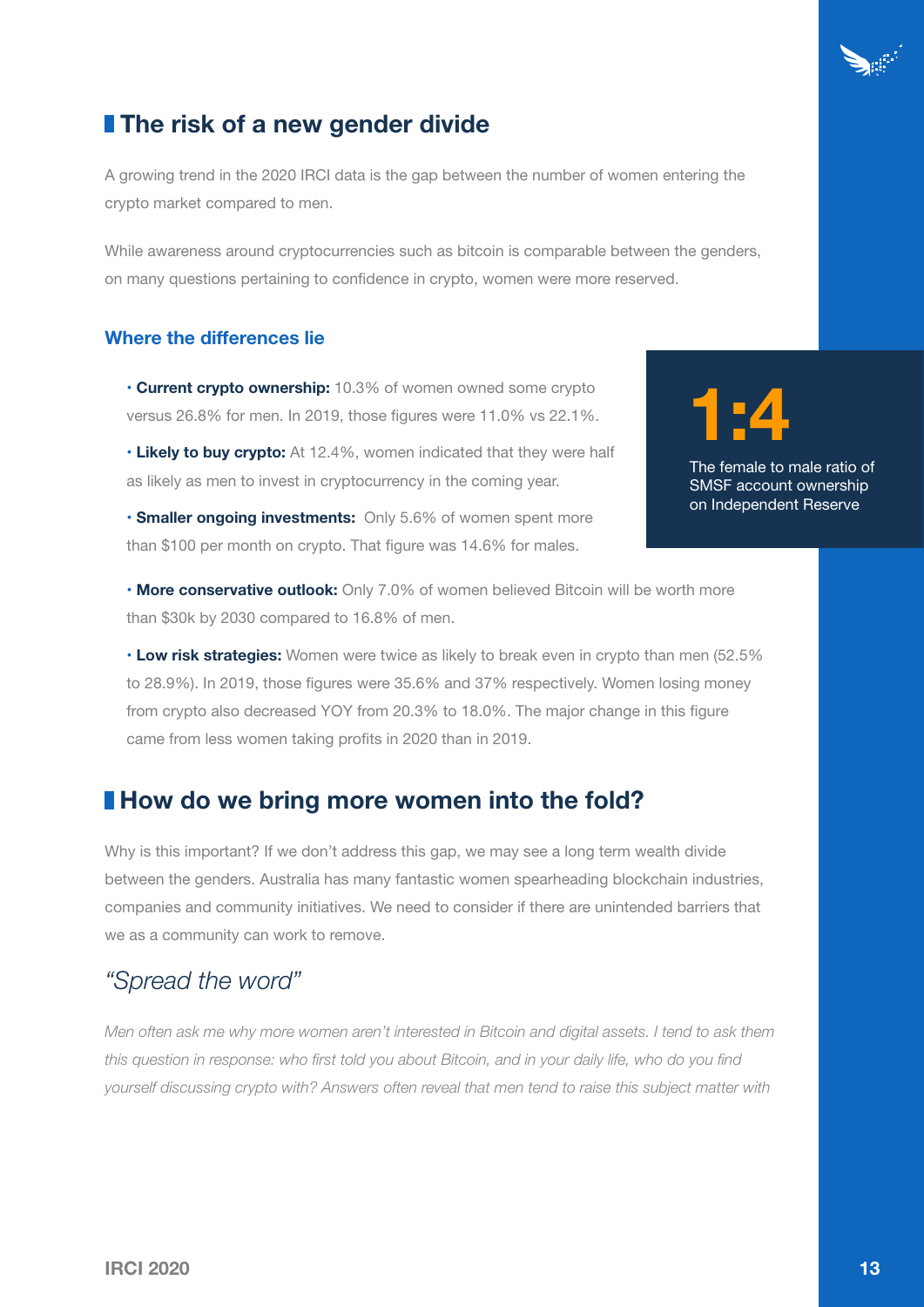*other men, far more than they do with women, and I believe that this tendency makes a significant difference to the gender balance at community meetups, in online forums, and to the shape of the industry as a whole.* 

We can all help to improve the gender balance in digital finance simply by *being mindful of these tendencies, and consciously choosing to include women in conversations. In fact, if it weren't for a few men in my life who did encourage me to dig deeper into the strange world of "magic internet money" I doubt that I would have ended up developing such a strong passion for what I do.* 

*So if you would like to see more women enter the space, start at home. Talk to your partners, friends, family and work colleagues. Bring them along to the meetups and show them the technology. The onus is on all of us to be conscious about who we choose to share our knowledge with. Spread the word!*



**Chloe White,** National Blockchain Roadmap Lead

## *"We are what we see"*

*If we don't put women at the front of our advertising and promotions and include them in events and panels. Women will continue to feel that they aren't part of the crypto currency and blockchain industry.* 

*We need to make new people welcome, invite them to meet ups, encourage them to ask questions without making them feeling "stupid". Mentor more women and the older generation help them buy and sell their first crypto.*

*Women in Blockchain run regular inclusive meetups to build more women in the space and to make a space for introductory questions and answers. We invite all males and females to attend our events and learn more, feel free to come along and bring someone new with you, invite them to join the conversation.*

*Join Women in Blockchain in Sydney, Melbourne, Brisbane or Perth.*



**Karen Cohen,** Deputy Chair of the Board of Blockchain Australia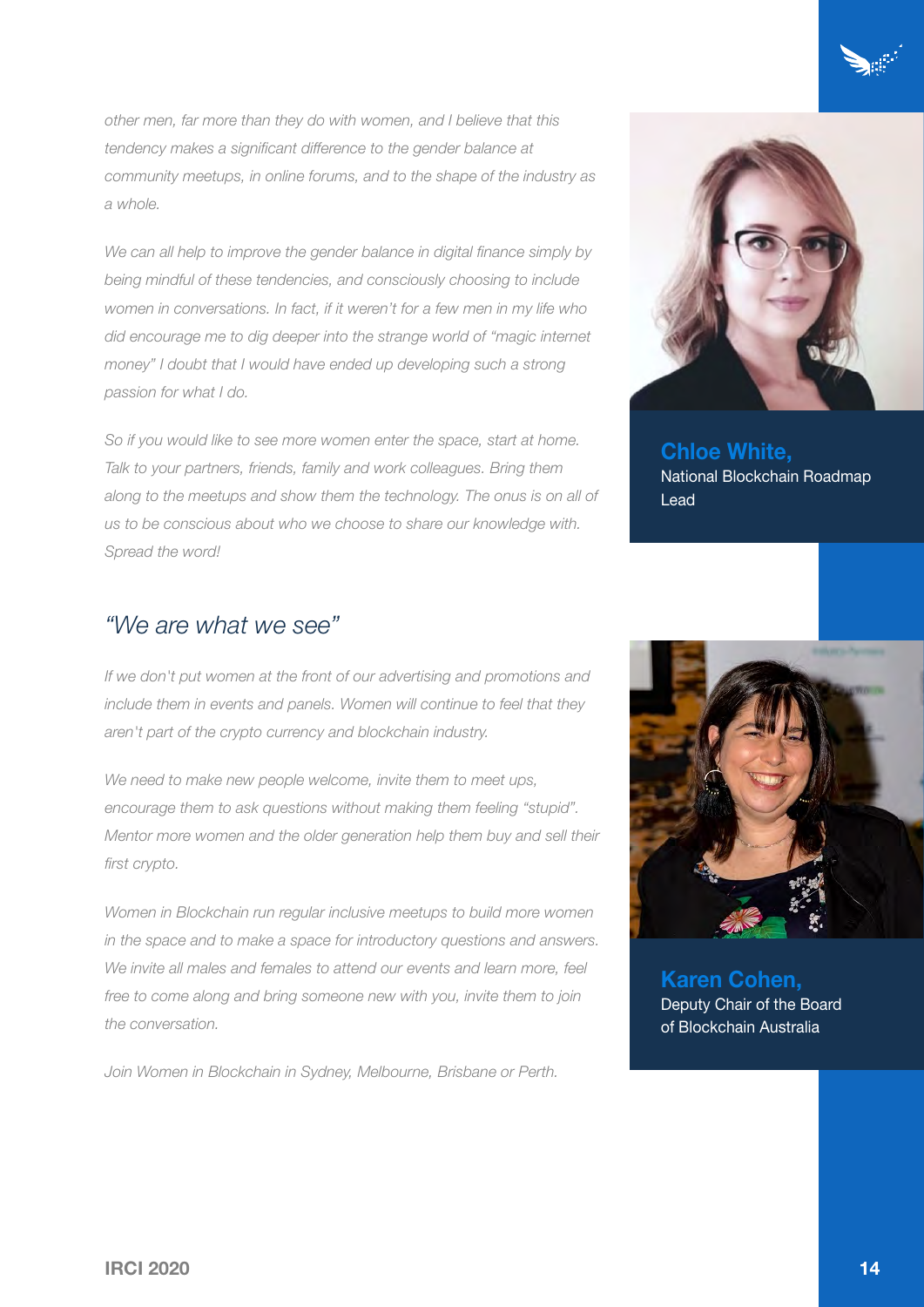

## **I** Impact of COVID-19 on crypto

Given the overall impact that COVID-19 has had on the economy, it would be remiss not to consider if the effect was felt in crypto. The 2020 IRCI survey asked respondents to consider their willingness to invest into the cryptocurrency market.

Of those respondents who intended to purchase crypto in 2020:

- 34.0% didn't proceed with the purchase because they were either directly impacted by the economy or because of the uncertainty caused by it.
- 21.2% purchased crypto despite being negatively impacted by the 2020 economy.

## *<u>I*</u> Quantitative Easing

One of the most powerful weapons the government has in times of economic uncertainty is the ability to produce and distribute more money. This process is known as quantitative easing (QE). Australia began a process of quantitative easing via the Reserve Bank of Australia in November<sup>10</sup>

Bitcoin has a fixed supply of 21 million<sup>11</sup> bitcoins. This fundamental difference in economic systems always makes QE a hot topic . The crypto community has made a joke about this with the "Money printer go brrr" meme. This was the catch cry of crypto in 2020 as most governments opted for some form of bailout or stimulus package<sup>12</sup>.

Of those respondents in 2020:

- Only 12.4% of 55-64 year olds (Read: Peak Baby Boomers) were concerned that QE may to devalue their wealth.
- 25-34 year olds were 3x more likely to worry about the effects of QE on their financial future than 55-64 year olds.
- 50% of all respondents over 55 hadn't thought about the effect of artificially pumping \$100B into the economy.

## **35.9%**

of those who had intended to buy crypto in 2020 but didn't, said their purchasing decisions were directly impacted by the economic fallout of the COVID-19 crisis.



'Money printer go BRRR' is one of the most famous memes in crypto.

<sup>&</sup>lt;sup>10</sup> https://www.abc.net.au/news/2020-11-04/what-is-quantitative-easing-and-how-does-it-work/12842746

<sup>&</sup>lt;sup>11</sup> https://bitcoin.org/bitcoin.pdf

<sup>&</sup>lt;sup>12</sup> https://www.atlanticcouncil.org/blogs/econographics/global-qe-tracker/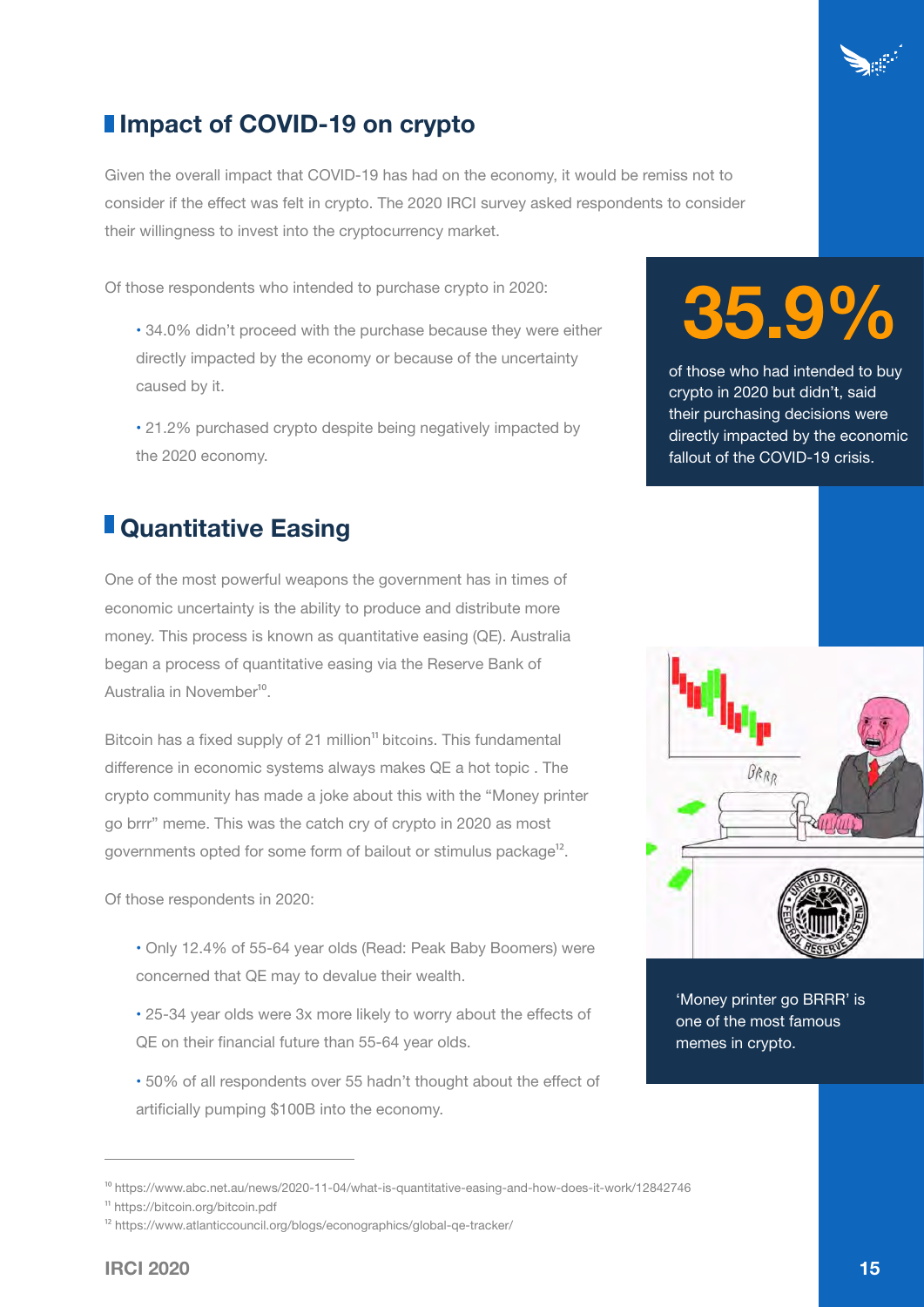

## **Conclusion**

The Independent Reserve Cryptocurrency Index improved 11.9% in the last 12 months - from 42 in 2019 to 47 in 2020. That trend alone is a positive sign during a year that many Australians will be keen to put in the past.

Throughout the turmoil that has faced many everyday Australians and sent governments reeling, the cryptocurrency industry has been slowly but surely improving its reputation with everyday Australians.

Cryptocurrency awareness is over 91% in 2020. Nearly one in five Australians over the age of 18 currently own some form of cryptocurrency, with a further 7.7% saying they had intended to buy crypto but didn't due to the challenges of the COVID-19 economic climate.

Over 18% of Australians intend to purchase some crypto in the coming 12 months. However, women and those over 45 are underrepresented in that figure. 2021 represents an opportunity for the community to grow and to help educate and onboard more new users into our crypto ecosystem.